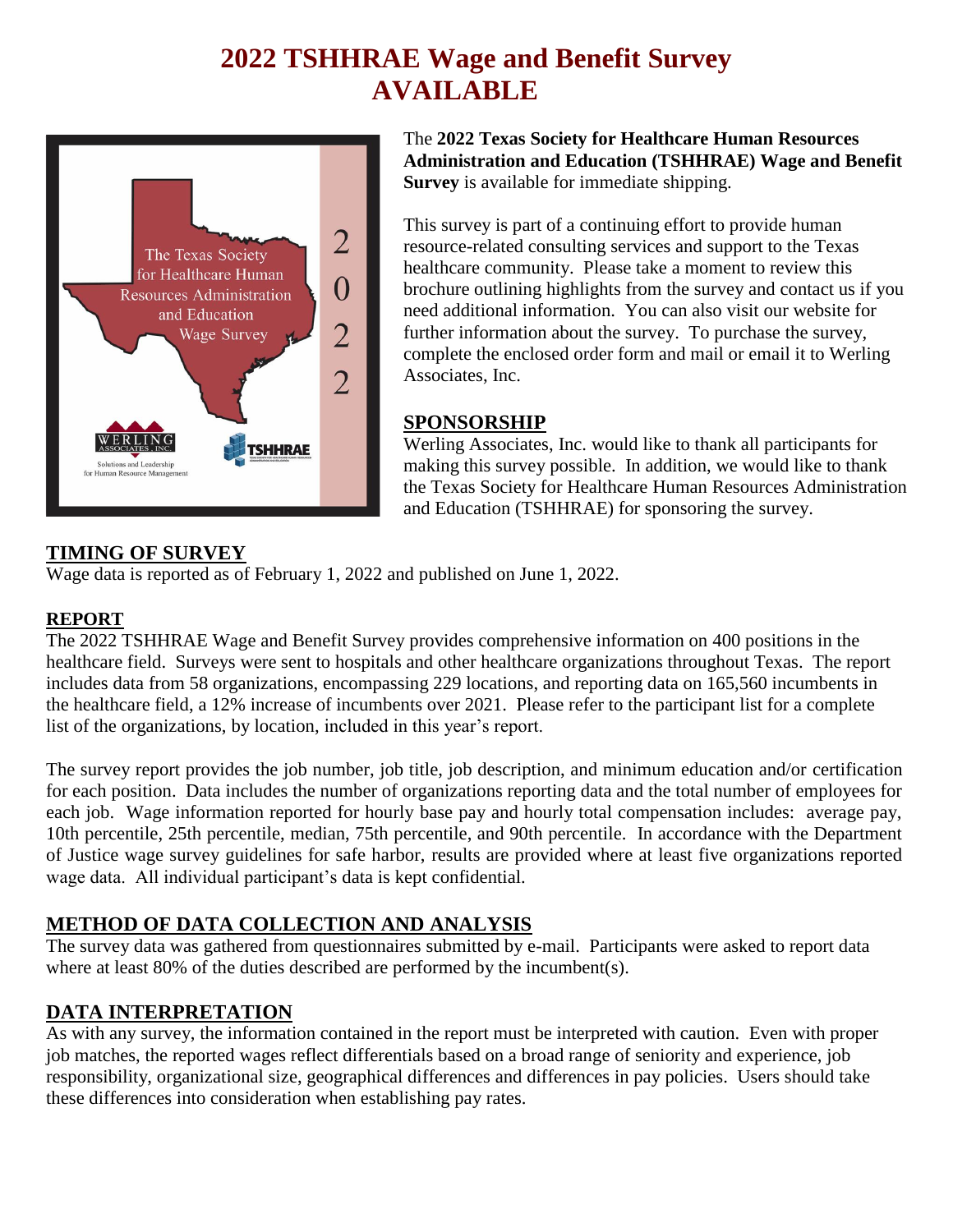## **2022 TSHHRAE SURVEY PARTICIPANTS**

AdventHealth System - AdventHealth Central Texas AdventHealth System - Texas Health Huguley Hospital Fort Worth South Amarillo VA Health Care System Ascension - Providence Health Services of Waco Ascension - Seton Baptist Hospitals of Southeast Texas Baylor Scott & White Health - Central Texas Baylor Scott & White Health - North Texas Bienvivir All Inclusive Senior Health Blue Skies of Texas BSA Health System Central Texas Veterans Health Care System CHRISTUS Baylor Clinics Children's Hospital of San Antonio CHRISTUS Children's Hospital Emergency Care Westover Hills CHRISTUS Children's Hospital of SA CHRISTUS Mother Frances Hospital Jacksonville CHRISTUS Mother Frances Hospital S. Tyler CHRISTUS Mother Frances Hospital Sulphur Springs CHRISTUS Mother Frances Hospital Tyler CHRISTUS Mother Frances Hospital Winnsboro CHRISTUS Santa Rosa Hospital Alamo Heights CHRISTUS Santa Rosa Hospital Medical Ctr. CHRISTUS Santa Rosa Hospital New Braunfels CHRISTUS Santa Rosa Hospital San Marcos CHRISTUS Santa Rosa Hospital Westover Hills CHRISTUS Southeast Texas Jasper Memorial Hospital CHRISTUS Southeast Texas St. Elizabeth Hospital CHRISTUS Southeast Texas St. Mary Hospital CHRISTUS Spohn Hospital Alice CHRISTUS Spohn Hospital Beeville CHRISTUS Spohn Hospital Corpus Christi Memorial CHRISTUS Spohn Hospital Corpus Christi Shoreline CHRISTUS Spohn Hospital Corpus Christi South CHRISTUS Spohn Hospital Kleberg CHRISTUS St. Michael Hospital Atlanta CHRISTUS St. Michael Rehabilitation Hospital CHRISTUS TMF Louis Peaches Owen Heart Hospital

CHRISTUS TMF Louis Peaches Owen Heart Hospital PBC Citizens Medical Center Cogdell Memorial Hospital CommuniCare Health Centers - Boerne CommuniCare Health Centers - Helotes CommuniCare Health Centers - Kyle CommuniCare Health Centers - San Antonio CommuniCare Health Centers - San Marcos CommuniCare Health Centers - Wimberley Connally Memorial Medical Center ContinueCARE Hospital at Hendrick Medical Center ContinueCARE Hospital at Odessa ContinueCARE Hospital at Tyler Cook Children's Health Care System Covenant Health System Cuero Regional Hospital DHR Health - Brownsville DHR Health - Edinburg DHR Health Clinics - McAllen Dimmit Regional Hospital Eastland Dialysis Clinic Eastland Memorial Hospital Eastland Memorial Hospital Regional Healthcare Clinic Eastland Walnut Street Clinic Edinburg Regional Medical Center/Children's Medical Hospital El Paso Children's Hospital El Paso VA Health Care System Electra Hospital District - Electra Home Health Electra Hospital District - Electra Medical Clinic Electra Hospital District - Electra Medical Supply Electra Hospital District - Electra Memorial Hospital Electra Hospital District - Goldsmith's Drug Electra Hospital District - Iowa Park Clinic Electra Hospital District - Iowa Park Pharmacy Electra Hospital District - Park Clinic Electra Hospital District - Tri-Med Ambulance Service Faith Community Health System Freestone Medical Center Gonzaba Medical Group Guadalupe Regional Medical Center HCA - Corpus Christi Medical Center HCA - Del Sol Medical Center HCA - Heart Hospital of Austin

HCA - Houston Clear Lake HCA - Houston Conroe HCA - Houston Kingwood HCA - Houston Mainland HCA - Houston Med Center HCA - Houston North Cypress HCA - Houston Northwest HCA - Houston Pearland HCA - Houston Southeast HCA - Houston Tomball HCA - Houston West HCA - Las Palmas Medical Center HCA - Med City Fort Worth HCA - Medical Center Alliance HCA - Medical Center Arlington HCA - Medical Center Lewisville HCA - Medical Center McKinney HCA - Medical Center Plano HCA - Medical City Dallas HCA - Medical City Denton HCA - Medical City Frisco HCA - Medical City Green Oaks Hospital HCA - Medical City Heart & Spine Hospital HCA - Medical City Las Colinas HCA - Medical City North Hills HCA - Medical City Weatherford HCA - Methodist Boerne Emergency Center HCA - Methodist ER De Zavala Rd. HCA - Methodist ER Helotes HCA - Methodist ER Nacogdoches Rd. HCA - Methodist ER Potranco HCA - Methodist ER Westover Hills HCA - Methodist Hospital HCA - Methodist Hospital South HCA - Methodist Specialty & Transplant Hospital HCA - Methodist Stone Oak Hospital HCA - Methodist Texsan Hospital HCA - Metropolitan Methodist Hospital HCA - North Austin Medical Center HCA - Northeast Methodist Hospital HCA - Rio Grande Regional Hospital HCA - Round Rock Medical Center HCA - South Austin Medical Center HCA - St. David's Georgetown Hospital HCA - St. David's Medical Center HCA - St. David's Surgical Hospital HCA - Texas Orthopedic Hospital HCA - Valley Regional Medical Center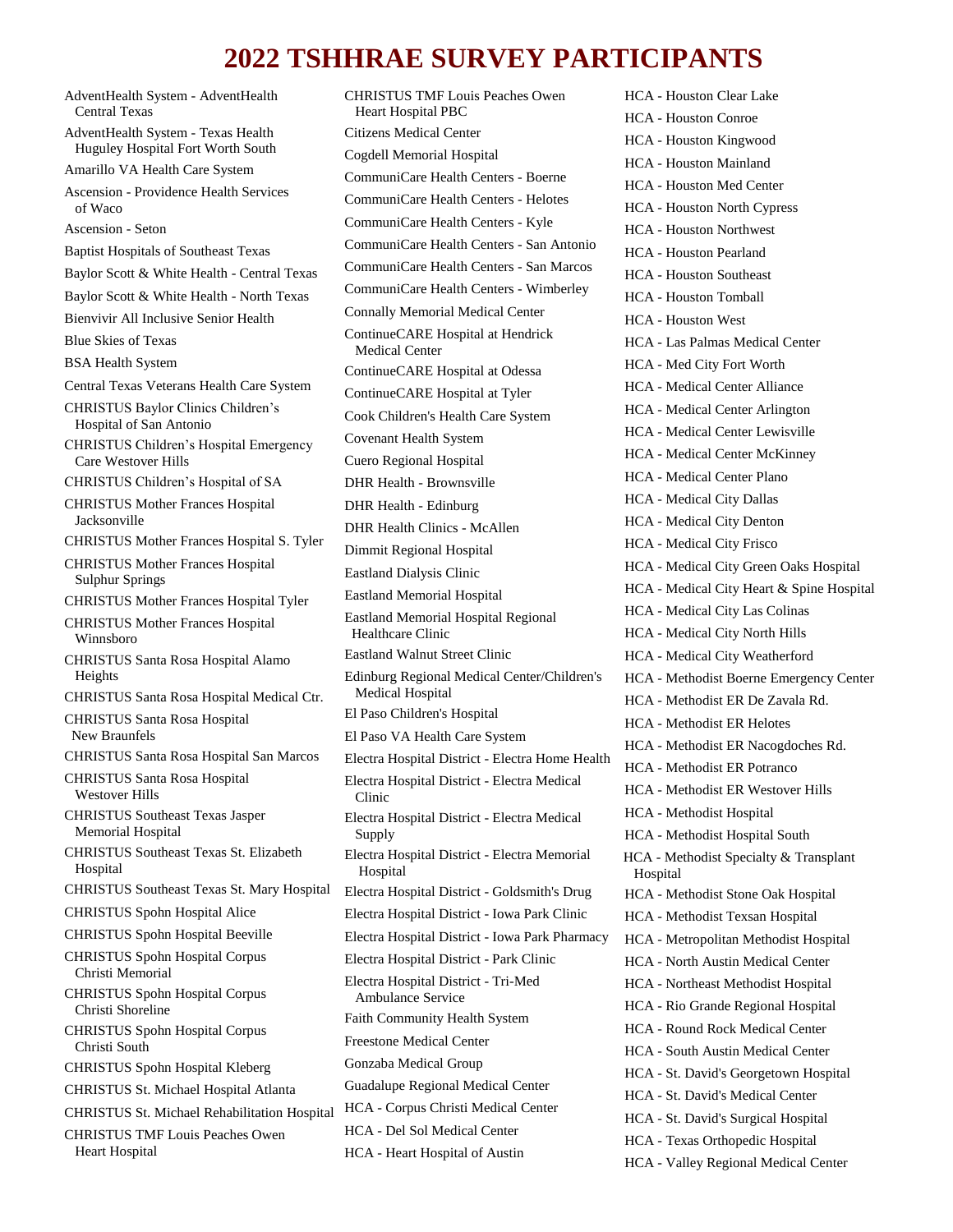HCA - Womans Hospital of Texas Hendrick Health System Huntsville Memorial Hospital JPS Health Network La Hacienda Treatment Center Longview Regional Medical Center Matagorda County Hospital District McAllen Heart Hospital McAllen Medical Center Memorial Hermann Cypress Hospital Memorial Hermann Greater Heights Hospital Memorial Hermann Health System Memorial Hermann Katy Hospital Memorial Hermann Memorial City Medical Center Memorial Hermann Northeast Hospital Memorial Hermann Orthopedic & Spine Hospital (MHOSH) Memorial Hermann Pearland Hospital Memorial Hermann Physician Network Memorial Hermann Southeast Hospital Memorial Hermann Southwest Hospital Memorial Hermann Sugar Land Hospital Memorial Hermann Texas Medical Center Memorial Hermann The Woodlands Medical Center Memorial Medical Center Methodist Healthcare Ministries Methodist Hospital Stone Oak Rehabilitation Center Michael DeBakey VA Medical Center Midland Memorial Hospital Moore County Hospital District Morningside at Menger Springs Morningside at The Meadows North Texas Medical Center OmniPoint Health Hospital Paris Regional Medical Center Parker County Hospital District

Peterson Health Pipeline Healthcare - White Rock Medical Ctr. Shannon Medical Center Shriners Children's South Texas Behavioral Center South Texas Veterans Health Care System St. Mark's Medical Center STHS ER at Alamo STHS ER at McColl STHS ER at Mission STHS ER at Monte Cristo STHS ER at Ware STHS ER at Weslaco Tenet Healthcare - Baptist Medical Center Tenet Healthcare - HealthLink Tenet Healthcare - Micro - Hospital - Weslaco Tenet Healthcare - Mission Trail Baptist Hospital Tenet Healthcare - Nacogdoches Medical Ctr. Tenet Healthcare - North Central Baptist Hospital Tenet Healthcare - Northeast Baptist Hospital Tenet Healthcare - Providence Memorial Hospital Tenet Healthcare - Resolute Health Tenet Healthcare - Sierra Medical Center Tenet Healthcare - Sierra Providence East Medical Center Tenet Healthcare - St. Luke's Baptist Hospital Tenet Healthcare - Transmountain Hospital Tenet Healthcare - Valley Baptist Harlingen Tenet Healthcare - Valley Baptist Hospital Brownsville Texas Children's Hospital Texas Health Alliance Texas Health Arlington Memorial Hospital Texas Health Azle Texas Health Cleburne

Texas Health Harris Methodist Hospital - Fort Worth Texas Health Harris Methodist Hospital - Hurst - Euless - Bedford Texas Health Harris Methodist Hospital - Stephenville Texas Health Harris Methodist Southwest - Fort Worth Texas Health Presbyterian Hospital - Allen Texas Health Presbyterian Hospital - Dallas Texas Health Presbyterian Hospital - Kaufman Texas Health Presbyterian Hospital - Plano Texas Health Resources Texas Health Resources - Denton Texas Health Specialty Hospital - Fort Worth Texoma Medical Center The Center for Healthcare Services - Converse The Center for Healthcare Services - SA TIRR Memorial Hermann Titus Regional Medical Group UMC Health System United Regional Hospital United Regional Physician Group United Tissue Resources - Austin United Tissue Resources - San Antonio University Health University of Texas at Tyler Health Science Ctr. Uvalde Memorial Hospital VA North Texas Health Care System VA Texas Valley Coastal Bend Health Care System Val Verde Regional Medical Center We Are Blood - Austin We Are Blood - Round Rock West Texas VA Health Care System Wilbarger General Hospital Yoakum Community Hospital

## **SECTIONS AND NUMBER OF JOBS**

Texas Health Frisco

Accounting/Finance (16) Administrative (27) Admitting (4) Ambulatory Surgery Center (2) Business Office (21) Executives/Directors (66) General Services/Maintenance (33) Human Resources (15)

Information System (22) Marketing (16) Medical Records (9) Patient Care - Cardiopulmonary (11) Patient Care - Clinical Management (4) Patient Care - Clinics/Home Health (9) Patient Care - Emergency (8) Patient Care - General Support (34)

Patient Care - Laboratory (15) Patient Care - Nursing (31) Patient Care - Pharmacy (6) Patient Care - Psychiatric/Mental Health (10) Patient Care - Radiology (17) Patient Care - Rehabilitation (13) Patient Care - Surgical (9) Practice Management (2)